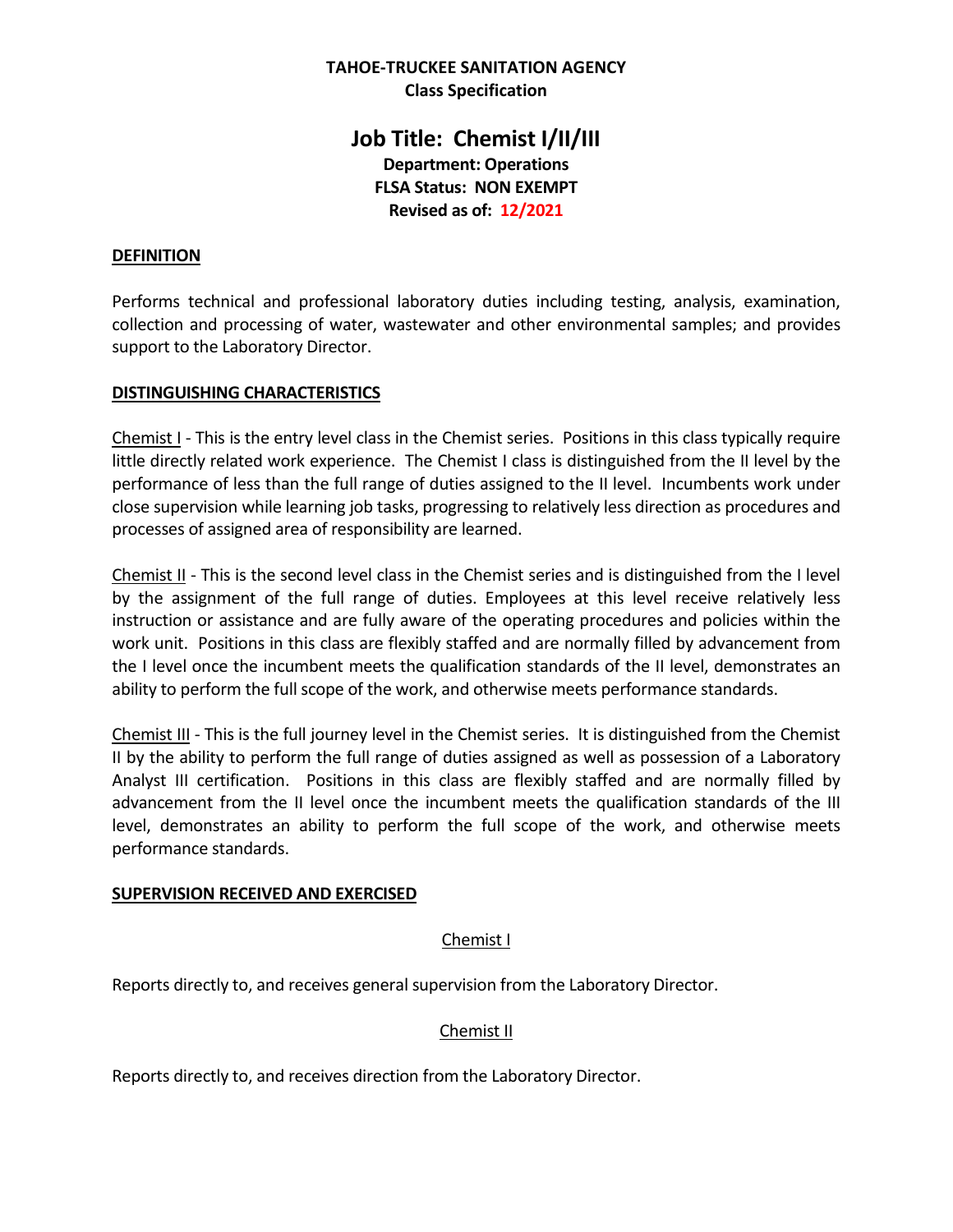### Chemist III

Reports directly to, and receives direction from the Laboratory Director.

**EXAMPLES OF DUTIES (for Chemist I/II/III):** *the duties specified below are representative of the range of duties assigned to this class and are not intended to be an inclusive list.*

- Collects field and composite samples and data and transports according to prescribed protocols; performs field sampling at off-site locations.
- Performs a variety of routine and special project laboratory tests to assist related to the plant control and environmental monitoring programs for the wastewater treatment plant and contracted services to other agencies and clients.
- Follows Environmental Laboratory Accreditation Program (ELAP) requirements to produce verifiable data to be reported to the Laboratory Director and the Water Quality Control Board and other entities, as required.
- Collects and processes various samples, following prescribed procedures; prepares media and processes in incubator.
- Performs various chemical and biological tests and maintains records of results and performs quality control processes.
- Receives samples from clients and other local agencies; verifies and maintains chain of custody; documents and logs samples; prepares invoices; and processes samples.
- Adheres to safety program regarding hazardous waste handling and follows all other safety requirements and protocols.
- Maintains accurate detailed records and files; produces graphs; enters and reviews data; assures results meets or exceed quality assurance criteria; prepares and enters various data into documents, reports and logs.
- Sets up, calibrates and operates a variety of laboratory equipment and instrumentation; performs troubleshooting and maintenance of laboratory equipment and instruments.
- Recognizes problems that may occur in analytical procedures and troubleshoots known problems or confers with other to identify possible problems affecting results.
- Maintains and cleans laboratory equipment; sanitizes laboratory tools and equipment; washes glassware and other items following prescribed protocols.
- Assists in the development of Standard Operating Procedures.
- Performs river sampling and biological organism identification for compliance with agency monitoring and reporting programs.
- Works on special projects, as assigned.
- Represents the Agency with dignity, integrity, and the spirit of cooperation in all relations with staff and the public.
- Builds and maintains positive working relationships with co-workers, other Agency employees and the public using principles of good customer service.
- At the Chemist III level, incumbents may serve in absence of Laboratory Director for regulatory reporting purposes.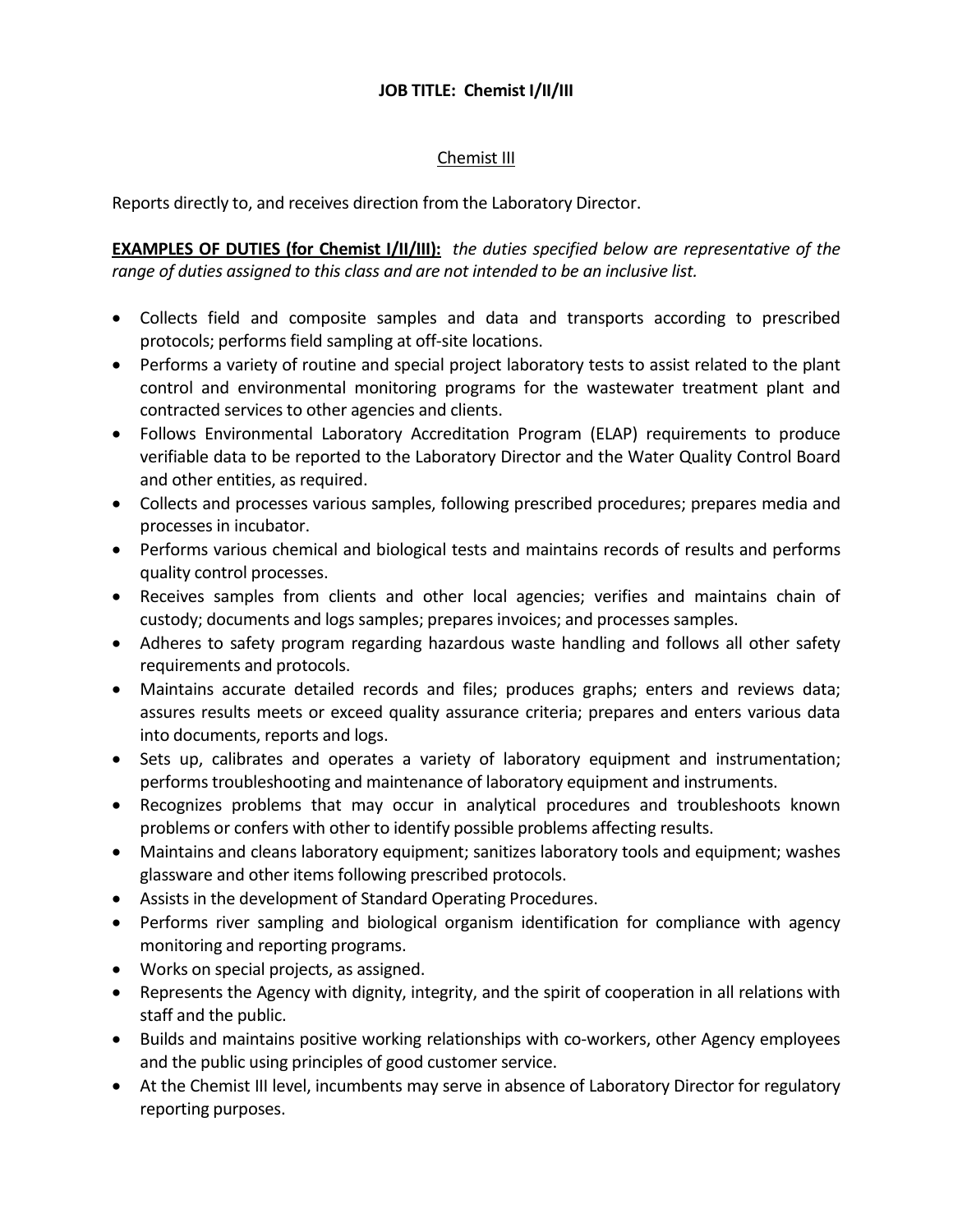• Performs related duties as assigned.

### **QUALIFICATIONS**

#### Chemist I

# **Knowledge of:**

- Basic methods and procedures related to the preparation and standardization of chemical solutions, laboratory instrumentation and analytical quality control, and biology and chemistry.
- Basic principles of chemistry, biology and microbiology as pertains to laboratory testing and analysis.
- Basic principles and practices of research, analysis, and laboratory processes and equipment used.
- Modern office practices, methods, and computer equipment including relevant software programs.
- Operation of office equipment including personal computers, fax machines, copiers, printers, telephones, voicemail and e-mail systems, etc.
- Oral and written communication skills; business English including vocabulary, spelling, and correct grammatical usage and punctuation.
- Safe work practices.
- Principles and practices of customer service.

### **Ability to:**

- Learn to collect field and composite samples and data and transport according to prescribed protocols.
- Learn to perform a variety of routine and special project laboratory tests related to plant control and environmental monitoring programs for the wastewater treatment plant and contracted services to other agencies and clients.
- Learn to safely operate a snowmobile, ATV, or vehicle with chains installed, in inclement weather conditions.
- Learn all requirements and essential aspects of the job including laws, regulations, rules and codes related to area of assignment; learn safety rules and how to identify hazards; intermittently locate, analyze, detect and diagnose problem equipment; learn to problem solve related to area of assignment; remember various processes and requirements and how to operate equipment; intermittently access, review and interpret and adjust or enter data on various documents and records and interpret and communicate technical and numerical information.
- Learn to perform standard laboratory tasks including using instrumentation, running calibrations, weighing, measuring, making standards, analyzing and interpreting reports and results.
- Perform standard mathematical, statistical, geometric and algebraic calculations.
- Understand and carry out oral and written instructions, and prioritize workload to meet deadlines.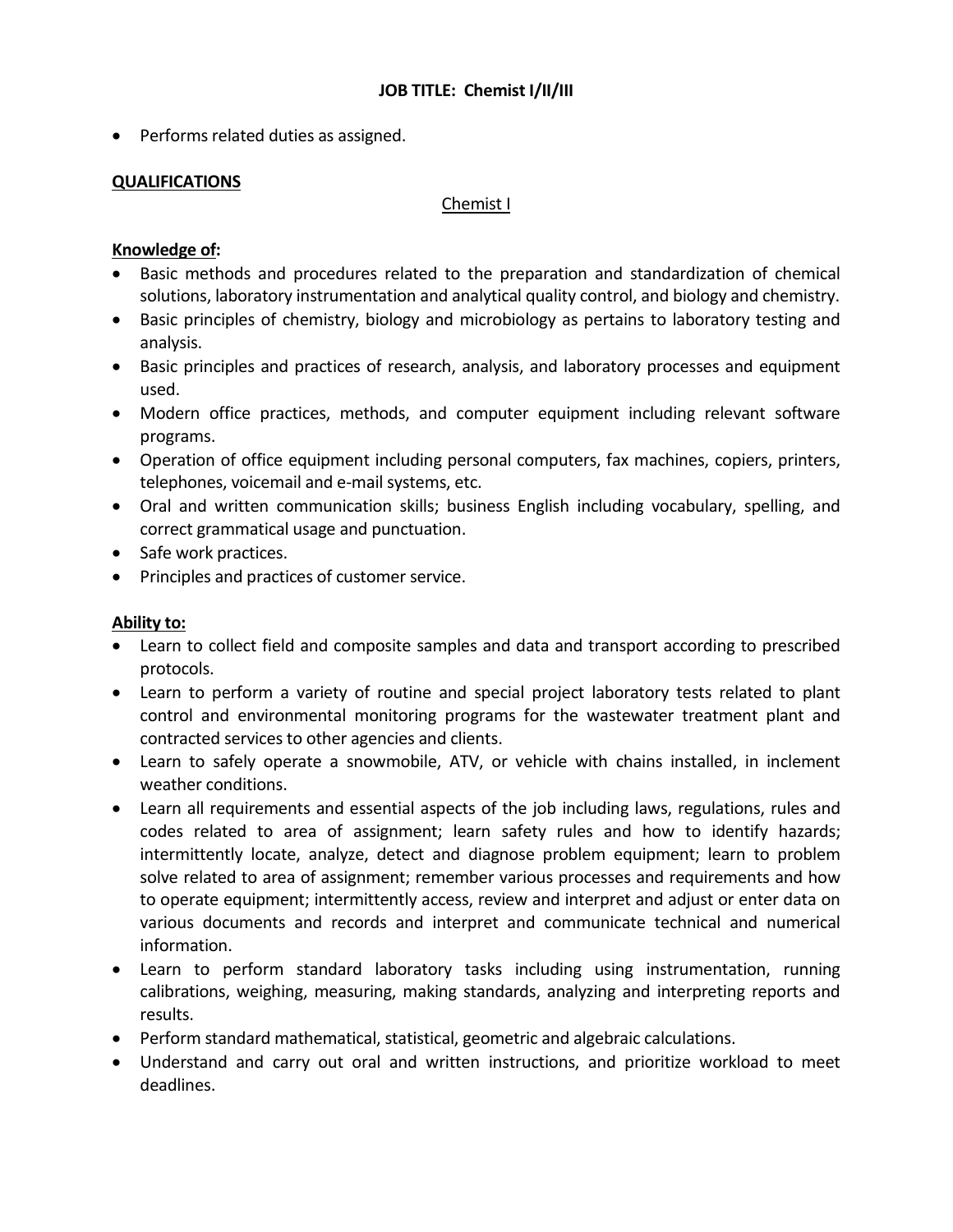- Read, write and comprehend the English language at a level necessary for effective job performance exercising correct English usage, vocabulary, spelling, grammar and punctuation.
- Communicate effectively, tactfully and positively in both oral and written form.
- Operate and use modern office equipment and technology, including computers and applicable software.
- Maintain regular attendance and adhere to prescribed work schedule to conduct job responsibilities.
- Utilize appropriate safety procedures and practices for assigned duties.
- Establish and maintain effective working relationships with those contacted in the course of work.
- Contribute effectively to the accomplishment of Agency goals, objectives and activities.

# **Experience and Education:**

Any combination of experience and training that would provide the required knowledge and abilities is qualifying. A typical way to obtain the required knowledge and abilities would be:

# **Experience:**

One year of laboratory experience desirable.

# **Education:**

Equivalent to a Bachelor's degree from an accredited college or university with major coursework in biology, microbiology, chemistry, environmental science or a related field.

### **SPECIAL QUALIFICATIONS**

### **License and Certificate:**

Possession of a valid California or Nevada Class C Driver License is required at the time of appointment.

Possession of a CWEA Grade I Laboratory Analyst Certificate is required within four qualifying test cycles of appointment (approximately 12 months).

# Chemist II

In addition to the qualifications for the Chemist I:

### **Knowledge of:**

- Methods and procedures related to wastewater treatment.
- Methods for the preparation and standardization of chemical solutions, laboratory instrumentation and analytical quality control, and aquatic biology and chemistry.
- Principles of chemistry, biology and microbiology as pertains to laboratory testing and analysis.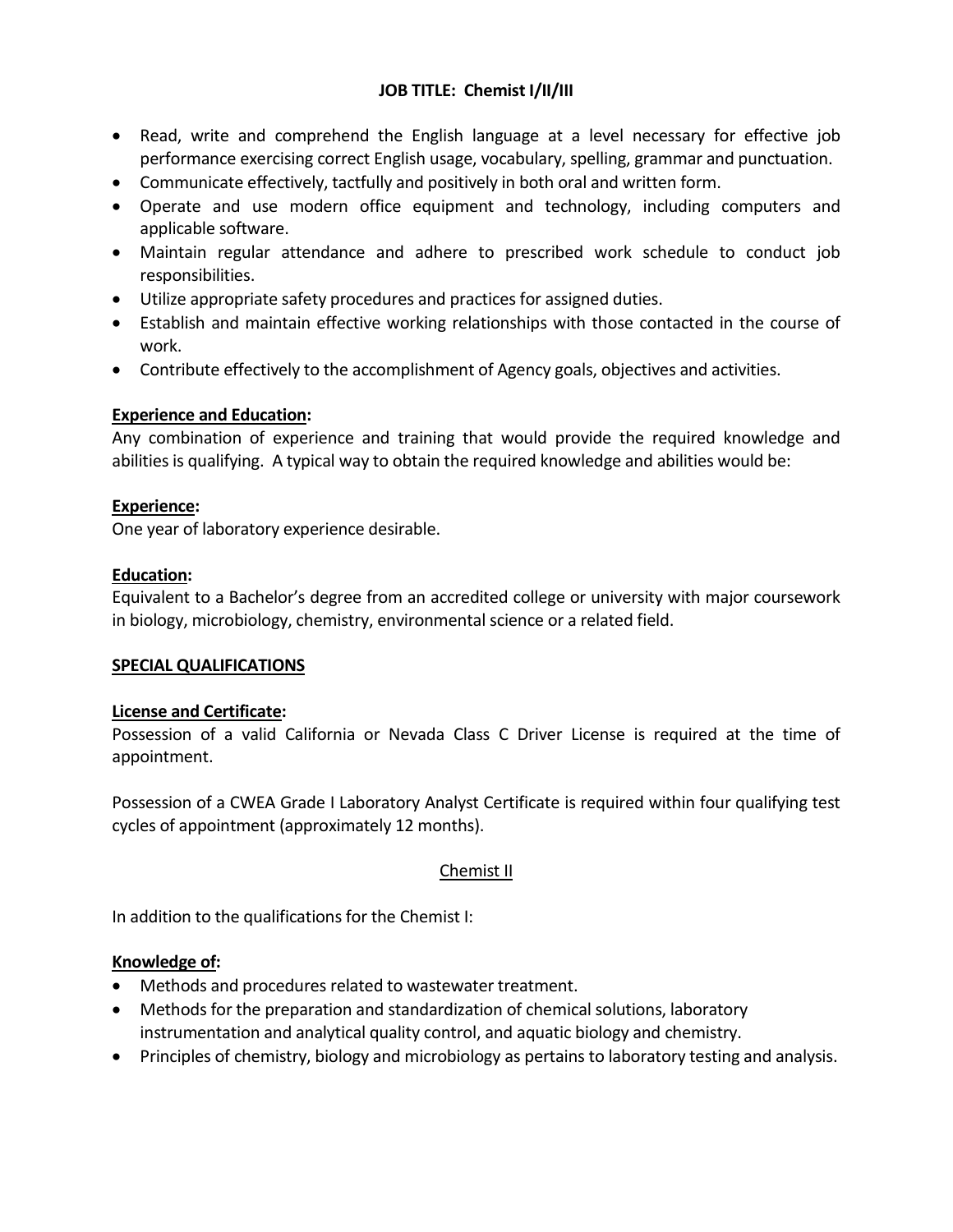- Principles and practices of biological and physical testing and analyses of water and wastewater including proper sampling procedures and EPA approved methods as dictated in Standard Methods.
- Principles and practices of research, analysis and laboratory functions and laboratory equipment used for a public utility water and wastewater quality control agency.

# **Ability to:**

- Collect field and composite samples and data and transports according to prescribed protocols.
- On an ongoing basis know and understand all requirements and essential aspects of the job including laws, regulations, rules and codes related to area of assignment; know and observe safety rules and identify hazards; intermittently locate, analyze, detect and diagnose problem equipment and determine solutions; problem solve issues related to area of assignment; remember various processes and requirements and how to operate equipment; intermittently access, review, and interpret and adjust or enter data on work orders, reports and other documents; identify, interpret and communicate technical and numerical information.
- Perform a variety of routine and special project laboratory tests related to plant control and environmental monitoring programs for the wastewater treatment plant and contracted services to other agencies and clients.
- Safely operate a snowmobile, ATV, or vehicle with chains installed, in inclement weather conditions.
- Perform analysis of laboratory tests including using instrumentation, running calibrations, weighing, measuring, making standards and to analyze and interpret reports and results.
- Perform mathematical, statistical, geometric and algebraic calculations common to water quality control laboratory analysis.

### **Experience and Education:**

Any combination of experience and training that would provide the required knowledge and abilities is qualifying. A typical way to obtain the required knowledge and abilities would be:

### **Experience:**

Two years of responsible experience similar to Chemist I with T-TSA.

### **Education:**

Equivalent to a Bachelor's degree from an accredited college or university with major coursework in biology, microbiology, chemistry, environmental science or a related field.

#### **SPECIAL QUALIFICATIONS**

### **License and Certificate:**

Possession of a valid California or Nevada Class C Driver License is required at the time of appointment.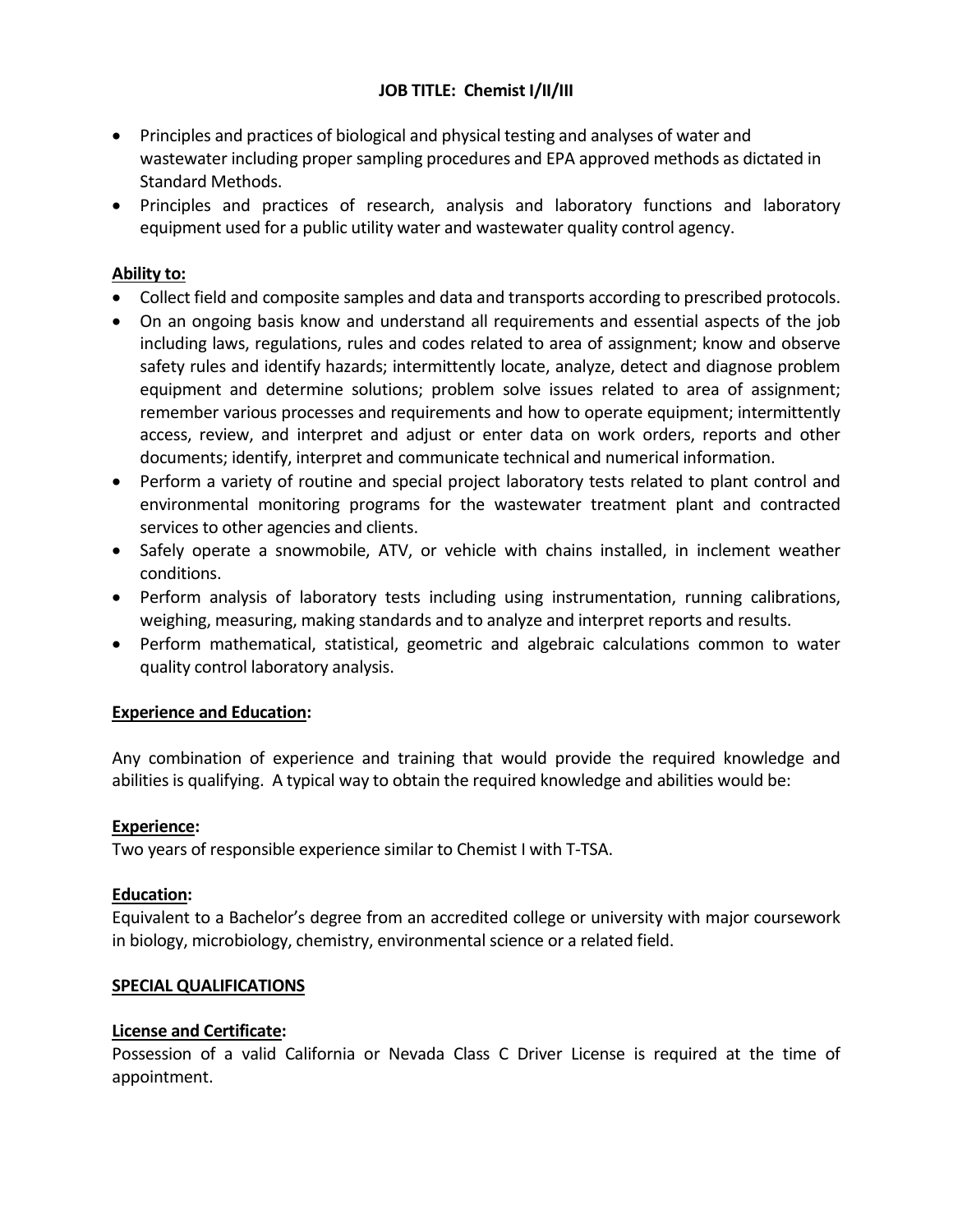Possession of a CWEA Grade II Laboratory Analyst Certificate is required at time of appointment for internal candidate; or within four qualifying test cycles of appointment (approximately 12 months) upon meeting testing eligibility requirements for external candidate.

# Chemist III

In addition to the qualifications for the Chemist II:

### **Knowledge of:**

- Advanced methods and procedures related to wastewater treatment, of the preparation and standardization of chemical solutions, laboratory instrumentation and analytical quality control, and aquatic biology and chemistry.
- Advanced principles and practices of research, analysis and laboratory functions and laboratory equipment used for a public utility water and wastewater quality control agency.
- Advanced methods and procedures related to biological organism identification.
- ELAP certification process for environmental laboratories and other regulatory requirements.
- Methods of instrument troubleshooting, calibration and maintenance of laboratory equipment.

# **Ability to:**

- Perform the most complex duties related to the performance and analysis of laboratory tests related to the plant control and environmental monitoring programs for the wastewater treatment plant and contracted services to other agencies and clients.
- Perform troubleshooting, calibration and maintenance of laboratory instruments.
- Serve as acting Laboratory Director in Director's temporary absence to comply with regulatory reporting purposes.
- Assist with the training of new staff.

# **Experience and Education:**

Any combination of experience and training that would provide the required knowledge and abilities is qualifying. A typical way to obtain the required knowledge and abilities would be:

### **Experience:**

Two years of responsible experience similar to Chemist II with T-TSA.

### **Education:**

Equivalent to a Bachelor's degree from an accredited college or university with major coursework in biology, microbiology, chemistry, environmental science or a related field.